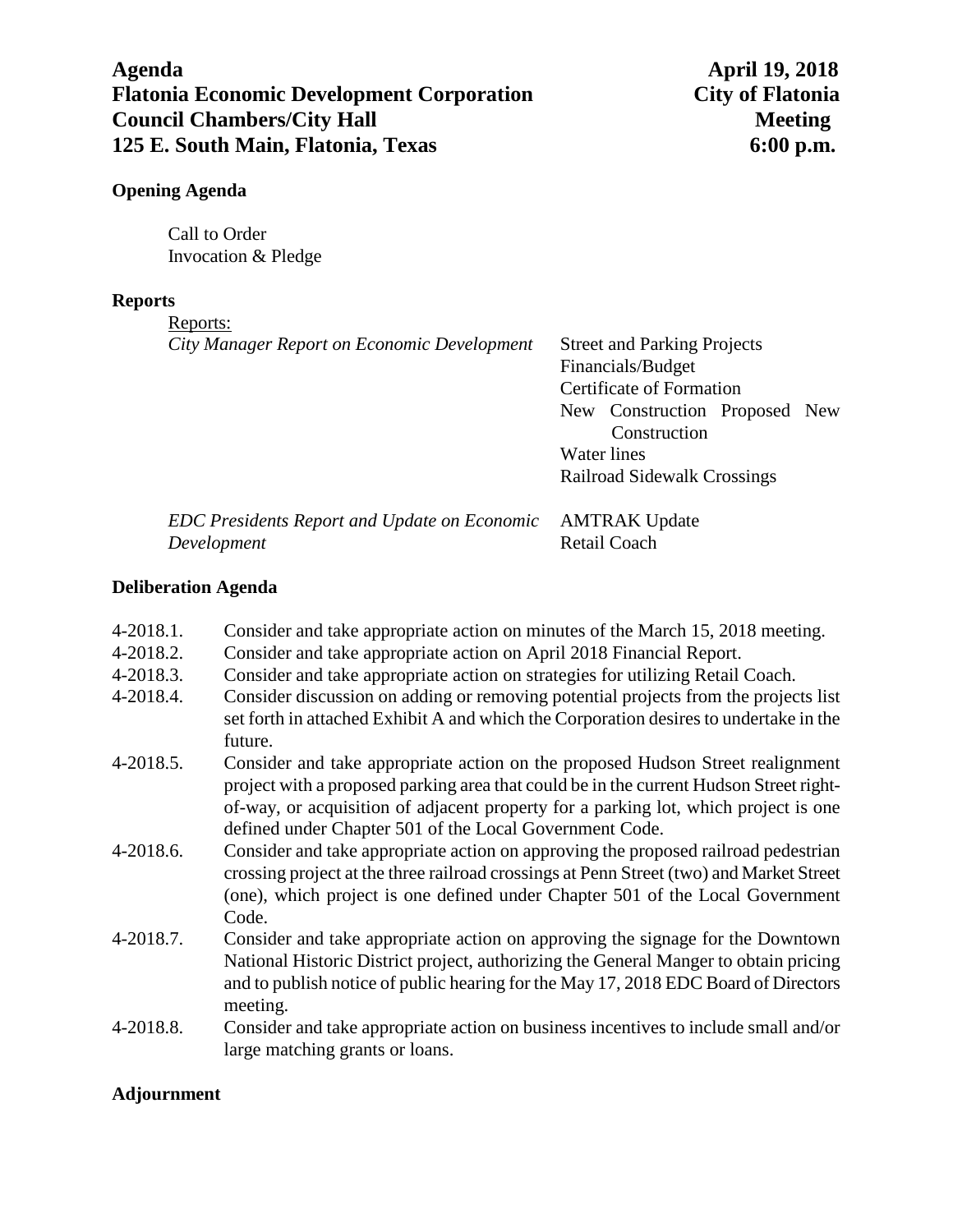I, the undersigned authority hereby certify that the Notice of Meeting was posted on the bulletin board outside the front door of the City Hall of the City of Flatonia, Texas, a place convenient and readily accessible to the general public at all times and said Notice was posted on the following date and time: April 16, 2018 by 5:00 p.m. and remained so posted continuously for at least 72 hours preceding the scheduled time of said meeting.

relise of De

Melissa Brunner, TRMC, CMC, City Secretary, City of Flatonia

#### **NOTICE OF ASSISTANCE AT THE PUBLIC MEETING**

The Flatonia City Hall is wheelchair accessible. Access to the building is available at the primary entrance facing Main Street. Persons with disabilities who plan to attend this meeting and who may need auxiliary aids or services such as interpreters for persons who are deaf or hearing impaired, readers, or large print are requested to contact the City Secretary's Office at 361-865-3548 or by FAX 361-865-2817 at least two working days prior to the meeting so that appropriate arrangements can be made.

#### **EXECUTIVE SESSION STATEMENT**

The City Council reserves the right to adjourn into executive session at any time during the course of this meeting to discuss any of the matters listed above, as authorized by the Texas Government Code, Section 551.071 (Consultations with Attorney),  $551.072$ (Deliberations about Real Property), 551.073 (Deliberations Regarding Gifts and Donations), 551.074 (Personnel Matters), 551.076 (Deliberations Regarding Security Devices or Security Audits), 551.086 (Certain Public Power Utilities: Competitive Matters) and 551.087 (Deliberation Regarding Economic Development Negotiations).

#### **Agenda Removal Notice** This Public Notice was removed from the official posting board at the Flatonia City Hall on the following date and time:

 $\mathbf{By:}$ 

Melissa Brunner, TRMC, CMC, City Secretary, City of Flatonia